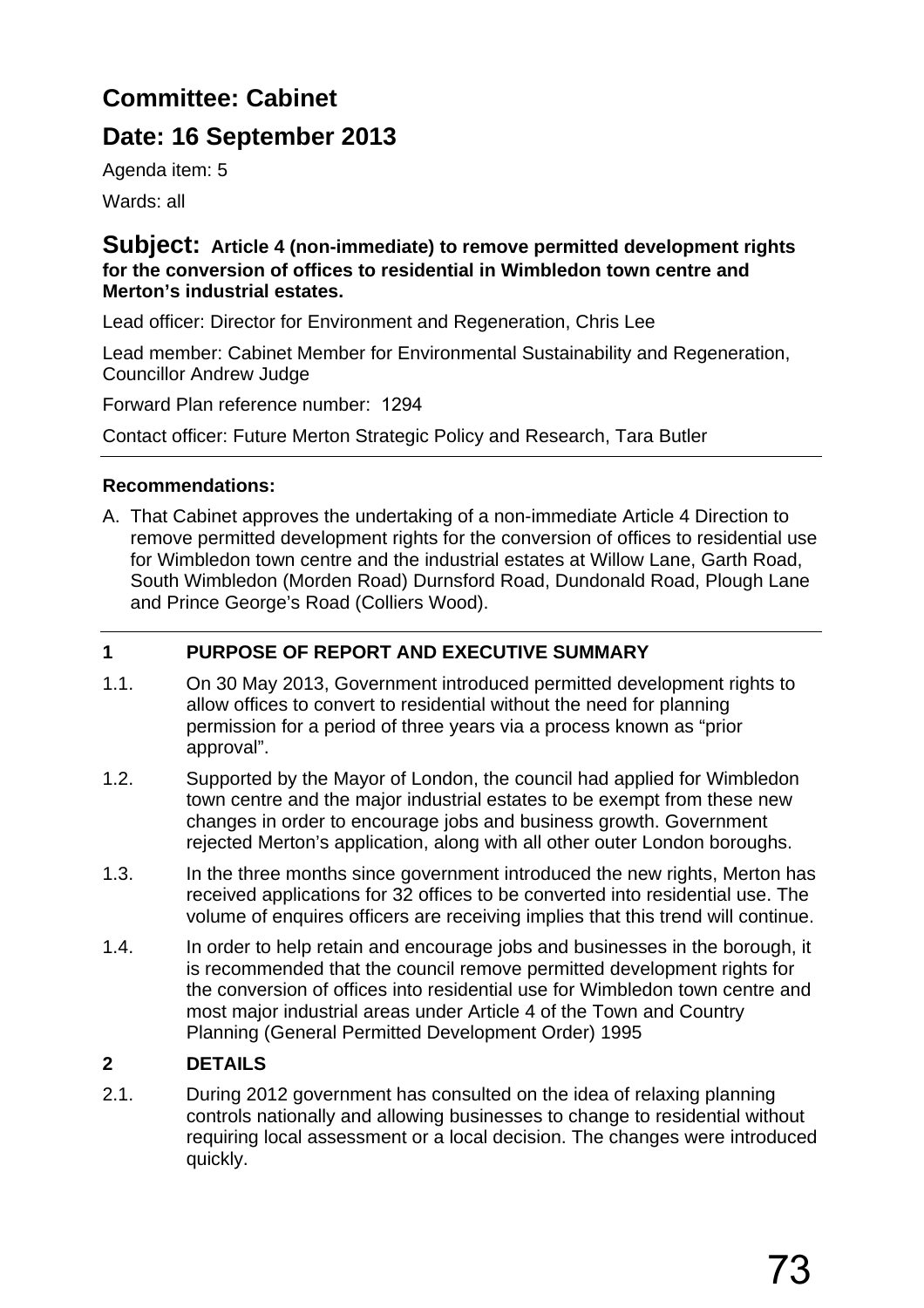- 2.2. On **24 January 2013**, Government's Chief Planner wrote to all councils explaining that:
	- the government was planning to introduce permitted development rights for changes of use from office to residential uses;
	- local authorities would have the opportunity to apply for exemptions to this, if they could justify it against government's criteria.
- 2.3. In **February 2013** Merton Council had sought an exemption to this approach from Government for Wimbledon town centre and the larger industrial estates in order to protect space for jobs and businesses. The Mayor of London supported Merton's exemption; however government refused the exemption for Merton and all outer London boroughs.
- 2.4. On **7 May 2013**, a statutory instrument was made, laid before Parliament on 9 May and came into force on **30 May 2013**. The statutory instrument introduced permitted development rights for residential conversions from offices for three years, subject to "prior approval" for transport and highway impacts, contamination risks and flooding risks.
- 2.5. Merton's planning policies such as internal space standards, affordable housing, development density, assessment of the impact on school places, on the loss of employment floorspace and other issues do not apply to these developments as they take place without the need for planning permission.
- 2.6. As of **31 August 2013**, there had been "prior approval" applications for 32 offices to convert to residential (compared to 9 applications in Sutton in the same period). If all proposals are built by 2016, the 32 former offices will provide 175 mainly studio and one-bedroom apartments.
- 2.7. The graphs below set out the location of sites seeking "prior approval" (Figure A) and the size (number of flats) per ward (Figure B).



Figure A: the number of sites seeking prior approval to convert offices to flats per ward in Merton (applications between 01 June and 31 August 2013)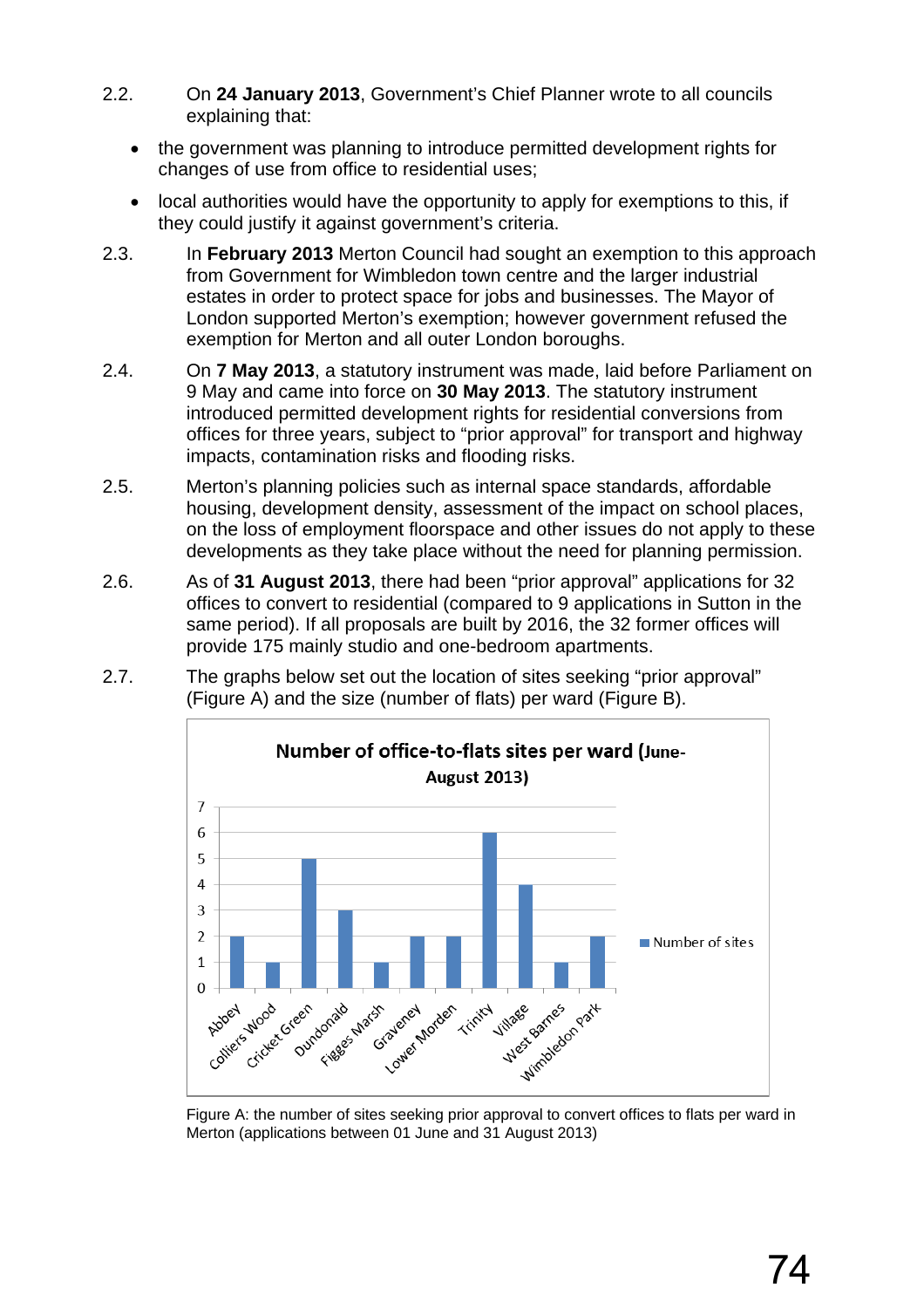

Figure B: the number of flats proposed from the conversion of offices to residential via "prior approval" (if all built, the total is currently 175 flats)

#### **The impact on current and future businesses and jobs**:

- 2.8. Merton has a relatively limited amount of office floorspace, few suitable development sites and very high residential sales and rental values in comparison to those achievable for offices.
- 2.9. Former offices fragmented into several flats with separate ownerships are unlikely to ever revert to office use. Attracting and retaining businesses and jobs in the borough will become more difficult with the lack of suitable accommodation.
- 2.10. Anecdotal evidence from outside London is that the "prior approval" process is not currently resulting in such significant changes as emerging here. In the future it is likely that there will be greater competition from outer London locations due to the existence of more office floorspace.
- 2.11. There is also emerging evidence that the "prior approval" process is being used to:
	- Terminate office leases or invoking break clauses in order to convert the office into flats, as there is now the certainty that redevelopment can take place.
	- Force the renegotiation of higher office rents.
	- allow former offices that have been granted planning permission for residential use but not yet built to reapply for "prior approval", thus avoiding planning conditions, Section 106 and other improvements that were required as part of the planning permission.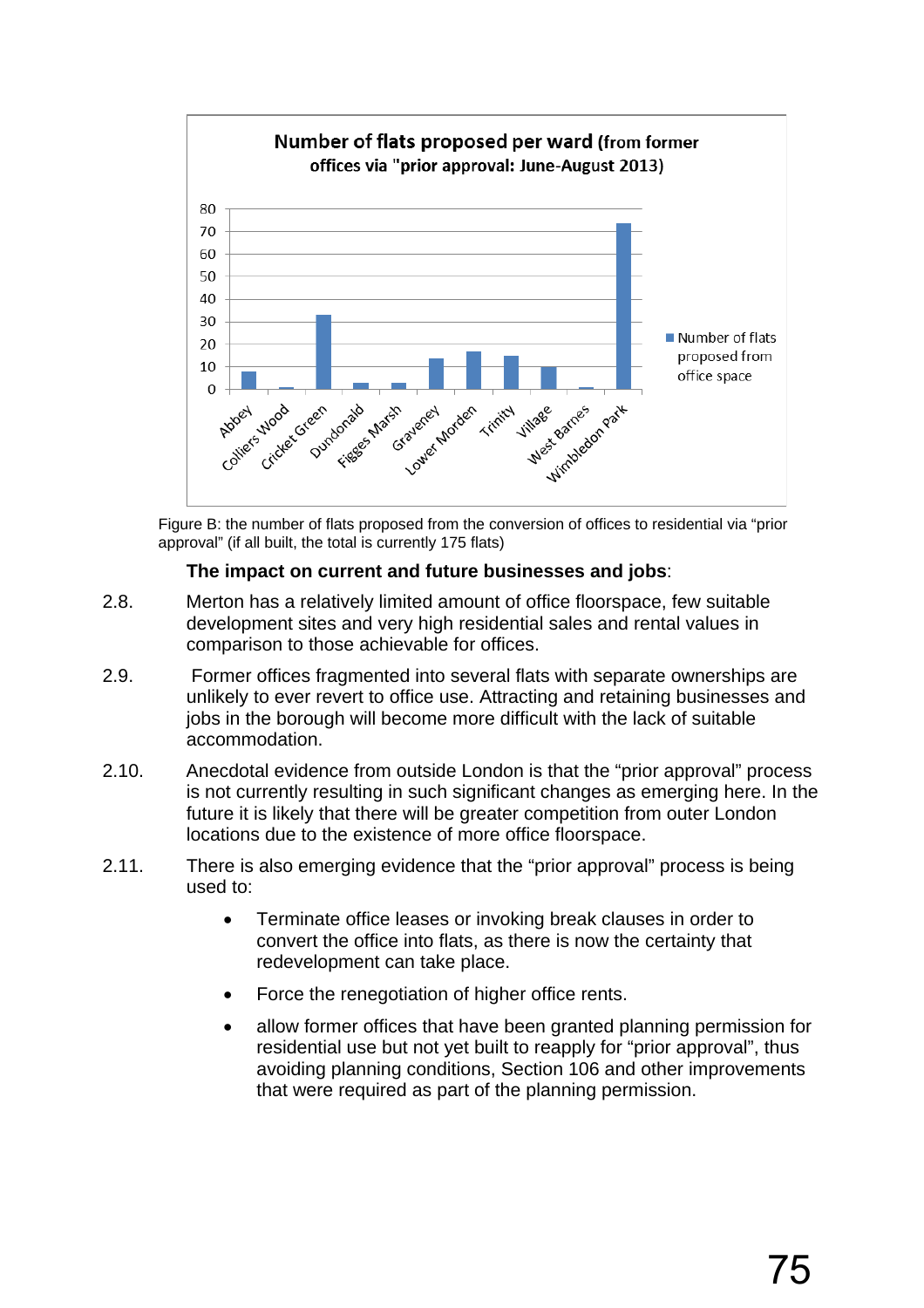#### **Quality of new residential accommodation.**

- 2.12. Under "prior approval", Merton's planning policies do not apply (for example, policies on density of development, internal space standards for new homes and other design considerations). Officers are increasingly concerned about the quality of some of the new residential proposals.
- 2.13. Some "prior approval" sites are offices above shops and were probably originally dwellings; their conversion back to a dwelling is likely to cause minimal impact.
- 2.14. However other proposals are overly dense for the area, providing flats with single aspect, poorly arranged with small rooms.
- 2.15. The new flats have to be built to national Building Control standards, but these standards do not take account of location, development density, overlooking or internal space standards.

#### **The impact on local amenity: neighbours and new occupiers**

- 2.16. The "prior approval" process does not fully consider the impact of the development on local amenity of nearby residents and businesses. Planning matters designed to minimise impact on neighbours (such as conditions to manage parking, contributions to local school places where necessary, conditions to require landscaping, restrictions on overlooking, daylight etc.) cannot be referred to as the process takes place outside the development plan.
- 2.17. The "prior approval" applications already received in just two months would deliver 175 new homes, approximately half Merton's housing target. Under "prior approval", development has to be fully completed within three years. It is officers' view that the speed and the volume of these new developments is likely to have a notable cumulative impact on local amenity.
- 2.18. In addition, the council is increasingly concerned about the potential for conflict between the new residential occupiers and existing businesses.
- 2.19. Offices within Merton's industrial estates below have already applied for conversion to residential:
	- Durnsford Road / Weir Road (Vantage House: 52 studio flats);
	- South Wimbledon Business Area (Deer Park Road: 6 x 1-bed flats))
	- Garth Road (Enterprise House: 8 x 1-beds, 4 x 2-beds)
- 2.20. There is potential for conflict between existing industrial-type business activities in these areas (early morning HGV traffic, noise etc.) and the amenity of the new residents, which will have resource implications for the council via environmental health and other public protection services.

#### **Recommendation: require planning permission via Article 4**

2.21. It is recommended that the council implements a non-immediate Article 4 Direction for parts of Merton to require offices in these locations to seek planning permission for conversion into residential. An Article 4 Direction removes a permitted development right and requires a developer to submit a planning application to a local authority.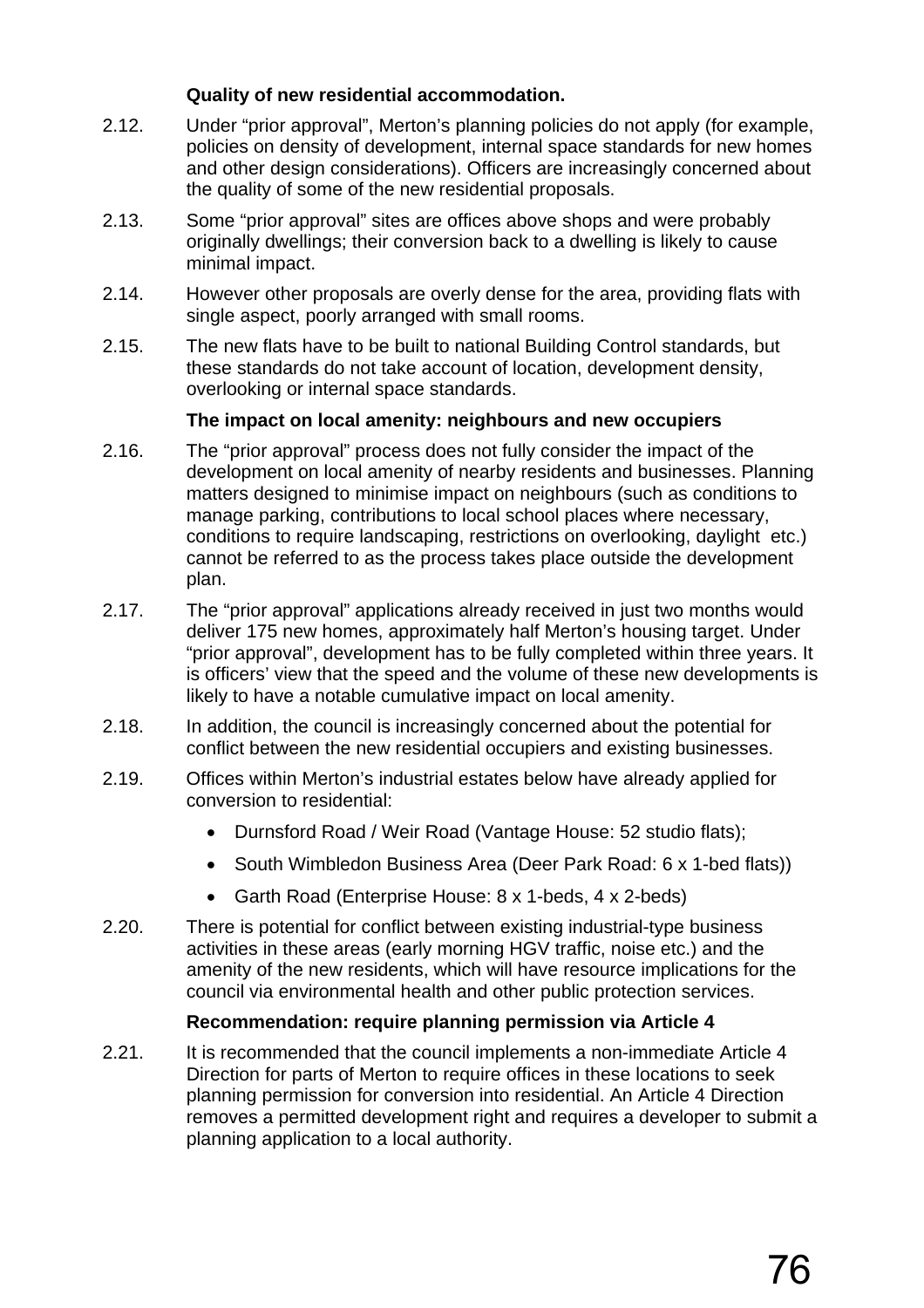2.22. Government guidance <sup>1</sup>sets out the circumstances where local authorities may consider an Article 4 Direction is appropriate. One of the circumstances is that "*the exercise of permitted development rights would undermine local objectives to create or maintain mixed communities*." It is considered that this circumstance applies in the case of this proposed Article 4 Direction as the lack of design considerations, affordable housing, family housing and mix of uses arising from the introduction of permitted development right would undermine Merton's Core Planning Strategy, in particular Strategic Objective 4 *to make Merton more prosperous with strong and diverse longterm economic growth* and CS12: Economic Development.

#### **3 ALTERNATIVE OPTIONS**

 $\overline{a}$ 

- 3.1. Rejected option: do nothing. In the short term this would be the cheapest option. However in order to retain space for jobs and businesses, minimise impacts on local amenity, provide well designed accommodation for future residents and minimise potential sources of conflict in the borough, this report recommends pursuing an Article 4 Direction
- 3.2. Rejected option: an immediate Article 4 Direction. An Article 4 Direction can be:
	- **an immediate direction**. As the name implies, this removes the permitted development right at once but must be confirmed by the local planning authority following local consultation within six months or the direction will lapse. Compensation is payable for the loss of a permitted development right.
	- **a non-immediate direction,** which removes the permitted development rights after a consultation has taken place. Compensation is not payable.
- 3.3. Given the size of some of the developments and the considerable difference between land values for commercial and residential uses, the compensation could be considerable. Therefore a Non-Immediate Article 4 Direction is recommended.
- 3.4. Rejected option: a temporary Article 4 Direction. Local authorities also have the option to introduce temporary or permanent Article 4 Directions. Currently, the permitted development right is for three years only, however there is no certainty that the permitted development right will be revoked after three years. It is recommended that Merton Council introduce a permanent Article 4 Direction as it will cover a period longer than three years (should government decide to continue to allow offices to change into residential). If the permitted development right is revoked, the Article 4 can remain but will have no effect.
- 3.5. Rejected option: a whole borough Article 4 Direction. The report recommends that the Article 4 Direction be sought for Wimbledon town centre and the industrial estates of South Wimbledon Business Area,

<sup>1</sup> *Replacement Appendix D to Department of the Environment Circular 9/95: General Development Consolidation Order 1995 (DCLG, 2012, para 2.3)*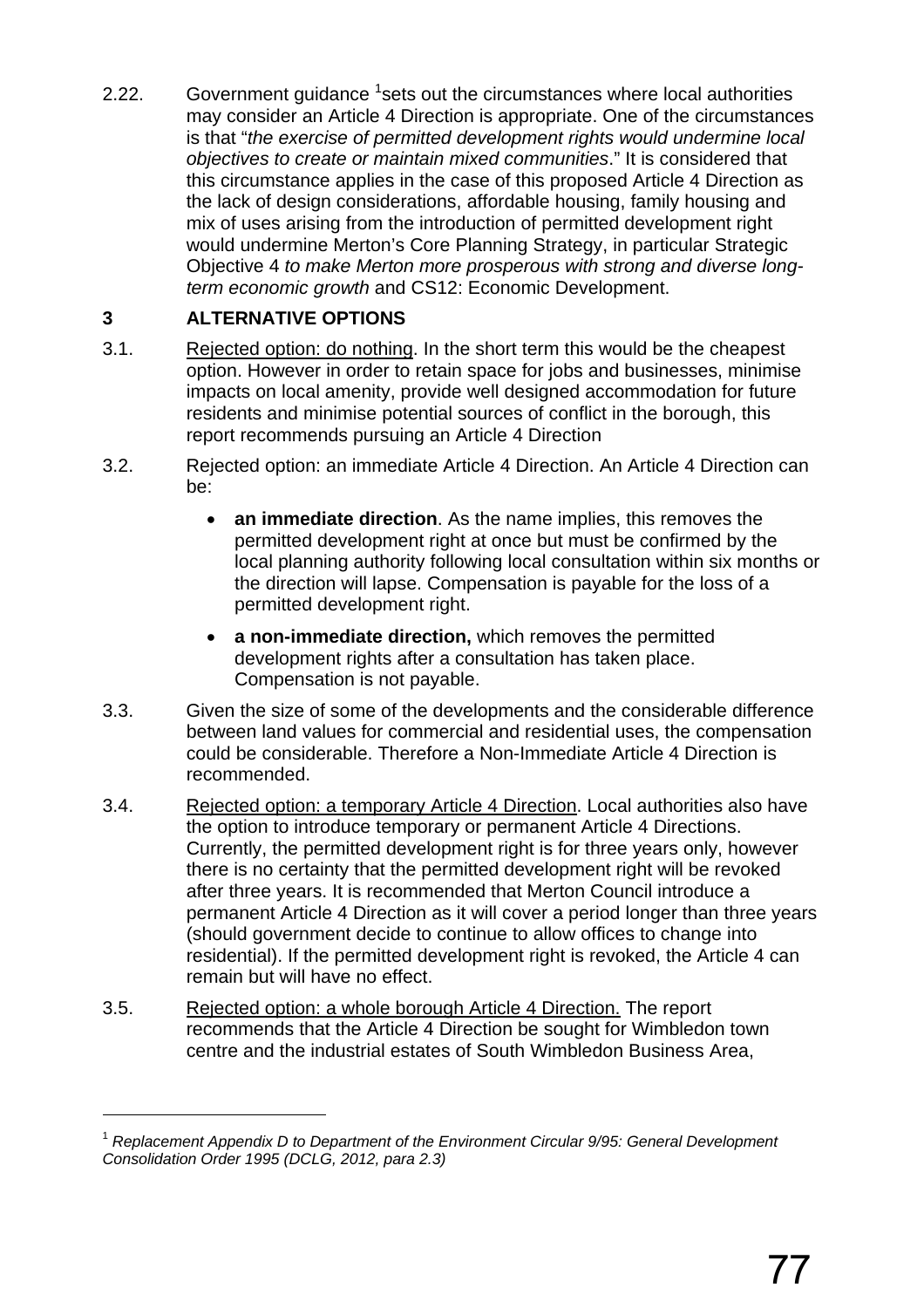Durnsford Road, Garth Road, Dundonald Road, Plough Lane and Willow Lane.

- 3.6. Government is clear that applications to be exempt from allowing offices to be converted to residential should be as focussed on as small an area as the impacts are deemed to effect, and not be sought for large areas where the impacts aren't clearly defined.
- 3.7. Merton's offices are generally concentrated in and around Wimbledon town centre. Merton's Economic Development Strategy 2010 and 2012 refresh recognised the importance of Wimbledon town centre as the borough's centre for office-based businesses and jobs. In addition, the Mayor of London's Plan .
- 3.8. However outside Wimbledon town centre, there is less evidence of demand for offices and many purpose built offices have already been converted into other uses. Seeking an Article 4 Direction for the whole borough would be likely to increase the risk of not being able to justify Merton's case against government guidance and the Secretary of State rejecting it.
- 3.9. Government has also started consulting on extending permitted development rights further, including allowing small shops to change to flats without the need for planning permission. Should this go ahead, these changes would be introduced in April 2014.

#### **4 CONSULTATION UNDERTAKEN OR PROPOSED**

- 4.1. In accordance with the requirements of *Replacement Appendix D to Department of the Environment Circular 9/95: General Development Consolidation Order 1995 (DCLG, 2012), s*ix weeks of public consultation will be required to introduce an Article 4 Direction. All premises affected within the area must be contacted as part of this.
- 4.2. Consultation will also involve the Secretary of State, who has the right to prevent the council from implementing an Article 4 Direction.

#### **5 TIMETABLE**

5.1. The timetable for producing an Article 4 Direction is set out in the table below. A non-immediate Article 4 Direction takes a year and 12 weeks to be introduced.

| <b>Time</b>         | <b>Action</b>                                                                                                                                                |
|---------------------|--------------------------------------------------------------------------------------------------------------------------------------------------------------|
| 0                   | <b>Make the Article 4 Direction</b>                                                                                                                          |
| $\Omega$            | Notify residents and businesses of consultation regarding introduction of<br>an Article 4 Direction by newspaper advertisement, area notices and<br>letters. |
| 0                   | Notify Secretary of State of consultation regarding introduction of an<br>Article 4 Direction by email                                                       |
| +6 weeks<br>minimum | <b>Consultation closes</b>                                                                                                                                   |
| $+10$ weeks         | Council consider consultation responses.                                                                                                                     |
|                     | Any material changes to the draft Article 4 will require re-consultation                                                                                     |
| $+12$ weeks*        | <b>Confirm the Article 4 Direction (via full council)</b>                                                                                                    |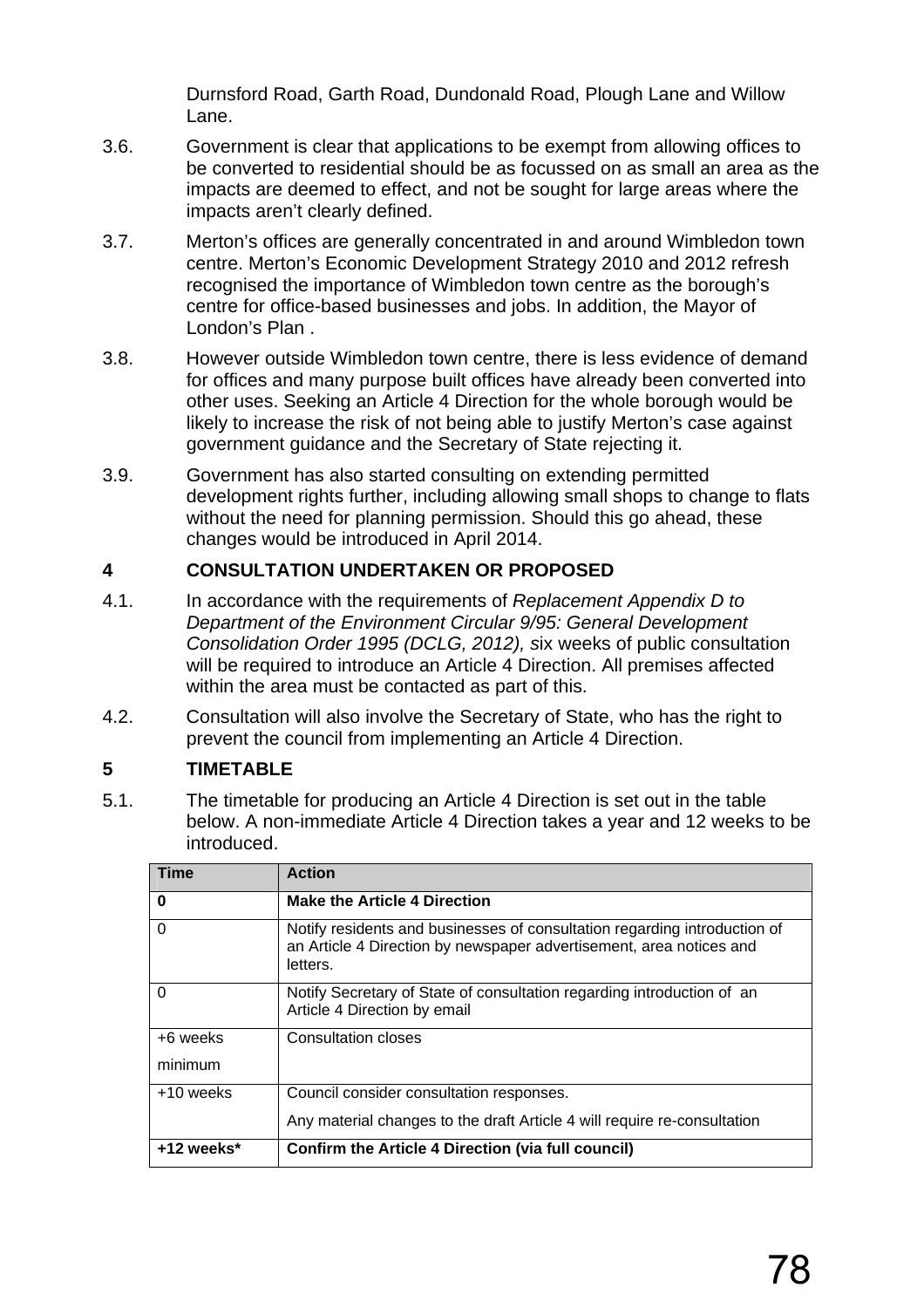| +12 weeks*     | Notify residents and businesses of direction coming into force a year hence |
|----------------|-----------------------------------------------------------------------------|
| +12 weeks*     | Notify Secretary of State of direction coming into force a year hence       |
| +1 year and 12 | Article 4 Direction comes into force                                        |
| weeks*         |                                                                             |

#### **6 FINANCIAL, RESOURCE AND PROPERTY IMPLICATIONS**

- 6.1. Costs of a non-immediate Article 4 will relate to public consultation and officer time and are likely to be in the region of £6,000, which will be met from existing budgets.
- 6.2. Planning applications required under an Article 4 Direction are exempt from planning application fees. However, appropriate planning conditions and planning obligations will apply.
- 6.3. Applying the council's planning policies will ensure issues such as parking demand, transport implications, demand for employment floorspace, internal space standards, noise, sunlight, daylight, overlooking can be properly assessed and the impacts mitigated where necessary. This approach will help to deliver the council's Economic Development Strategy, Core Planning Strategy and minimise demands on the council's public protection and environmental health teams in the long-term.

## **7 LEGAL AND STATUTORY IMPLICATIONS**

- 7.1. *Replacement Appendix D to Department of the Environment Circular 9/95: General Development Consolidation Order 1995 (DCLG, 2012, para 2.3)*  sets out government's guidance to creating and implementing a Direction made under Article 4 of the Town and Country Planning (General Permitted Development ) Order 1995 as amended.
- 7.2. It will be Merton Council's decision to make and confirm the Article 4 Direction. However the Secretary of State has residual power to intervene and prevent the proposed Article 4 Direction taking effect.

#### **8 HUMAN RIGHTS, EQUALITIES AND COMMUNITY COHESION IMPLICATIONS**

8.1. Applying the council's planning policies via the introduction of Article 4 will help to improve the quality of development and how it relates to the surrounding area. This approach will help to reduce the potential for conflict between existing residents and businesses and future occupiers, thus helping with community cohesion.

## **9 CRIME AND DISORDER IMPLICATIONS**

9.1. If an Article 4 is sought and the council's planning policies are applied, these policies include designing out crime.

## **10 RISK MANAGEMENT AND HEALTH AND SAFETY IMPLICATIONS**

10.1. The risk to this project is that the Secretary of State would not allow Merton to enact an Article 4 Direction.